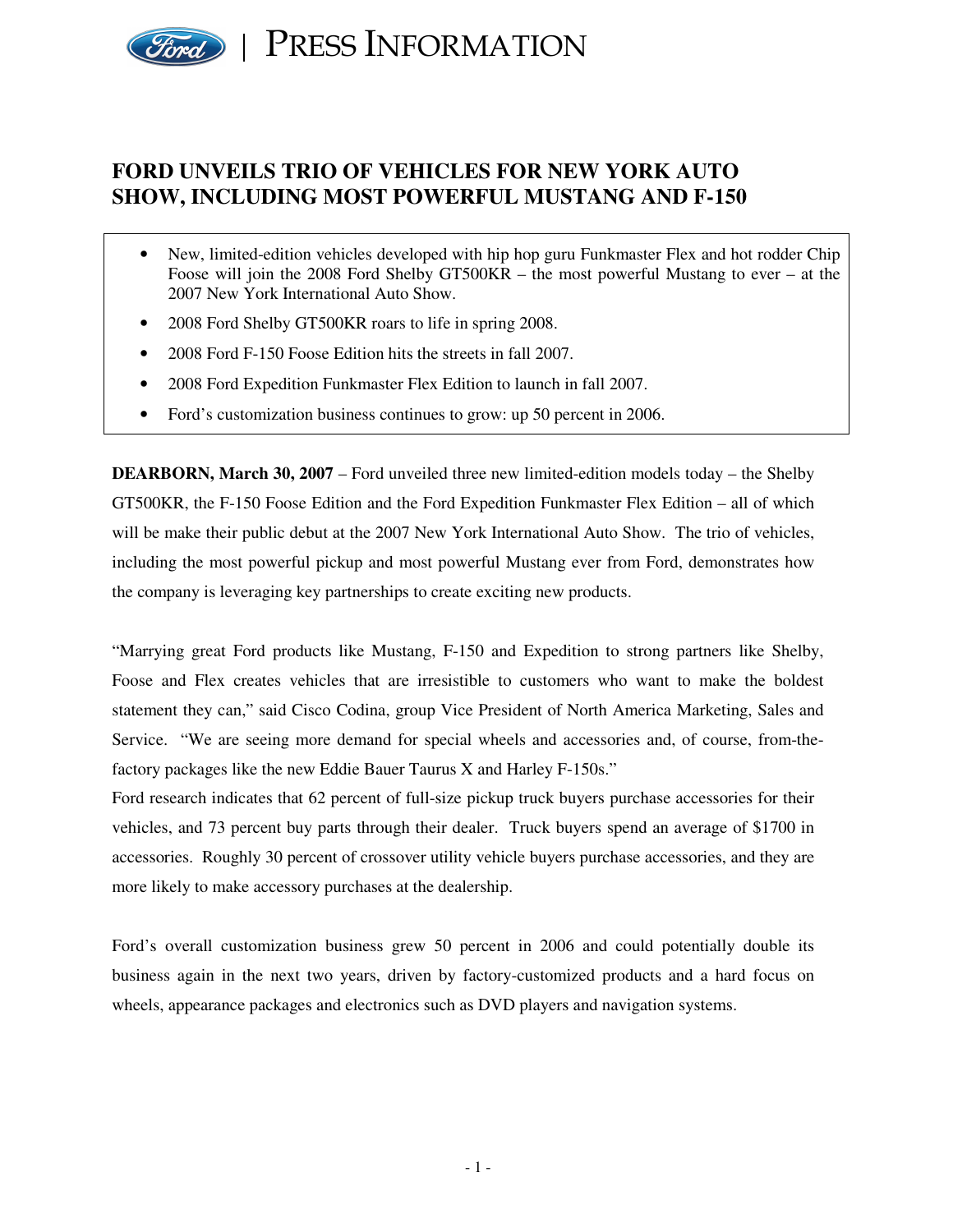

"This is really a fashion industry," says Peter MacGillivray, vice president, Marketing and Communications for the Specialty Equipment Market Association (SEMA). "Consumers want to put their personal stamps on everything they buy – from personalized rings to build-a-teddy-bear – and everybody knows that 'you are what you drive.'"

#### **2008 Ford Shelby GT500KR (see release below):**

Launching next spring, the 2008 Ford Shelby GT500KR model features a 5.4-liter supercharged V-8 with a Ford Racing Power Upgrade Pack that boosts engine output to an estimated 540 horsepower.

Produced in a limited edition of 1,000 units, the Shelby GT500KR coupe comes with a custom carbon composite hood with scoops and stainless steel twist-down hood pins, a lower front air dam with chrome-trimmed functional brake ducts and large 14-inch Brembo front brakes. The suspension has been modified with an emphasis on race-inspired handling.

Drawing inspiration from the classic 1968 KR model, the Shelby GT500KR also features  $40<sup>th</sup>$ Anniversary exterior badging, unique striping and a distinctive interior with Carroll Shelby-signature embroidered seats and a 40<sup>th</sup> Anniversary numbered dash plaque.

#### **2008 Ford F-150 Foose Edition:**

Hitting the streets this fall is one tough boulevard cruiser – the 2008 Ford F-150 Foose Edition styled by custom street rod designer Chip Foose.

Lowered, but looking even more hunkered down thanks to its big 22-inch wheels, the special Foose F-150 sports bold racing stripes that start at the edge of the hood and then thin out over the front fenders to run the length of the vehicle only to widen again at the tailgate.

Planned for an initial run of 500 units, Foose gave the F-150 a new grille with horizontal bars as well as rocker moldings to further help lower the vehicle visually while the cab is accented by Chip Foose signature headrests and floor mats, a unique leather-wrapped center console and a Foose-designed serialization plate showing the VIN and build-sequence numbers.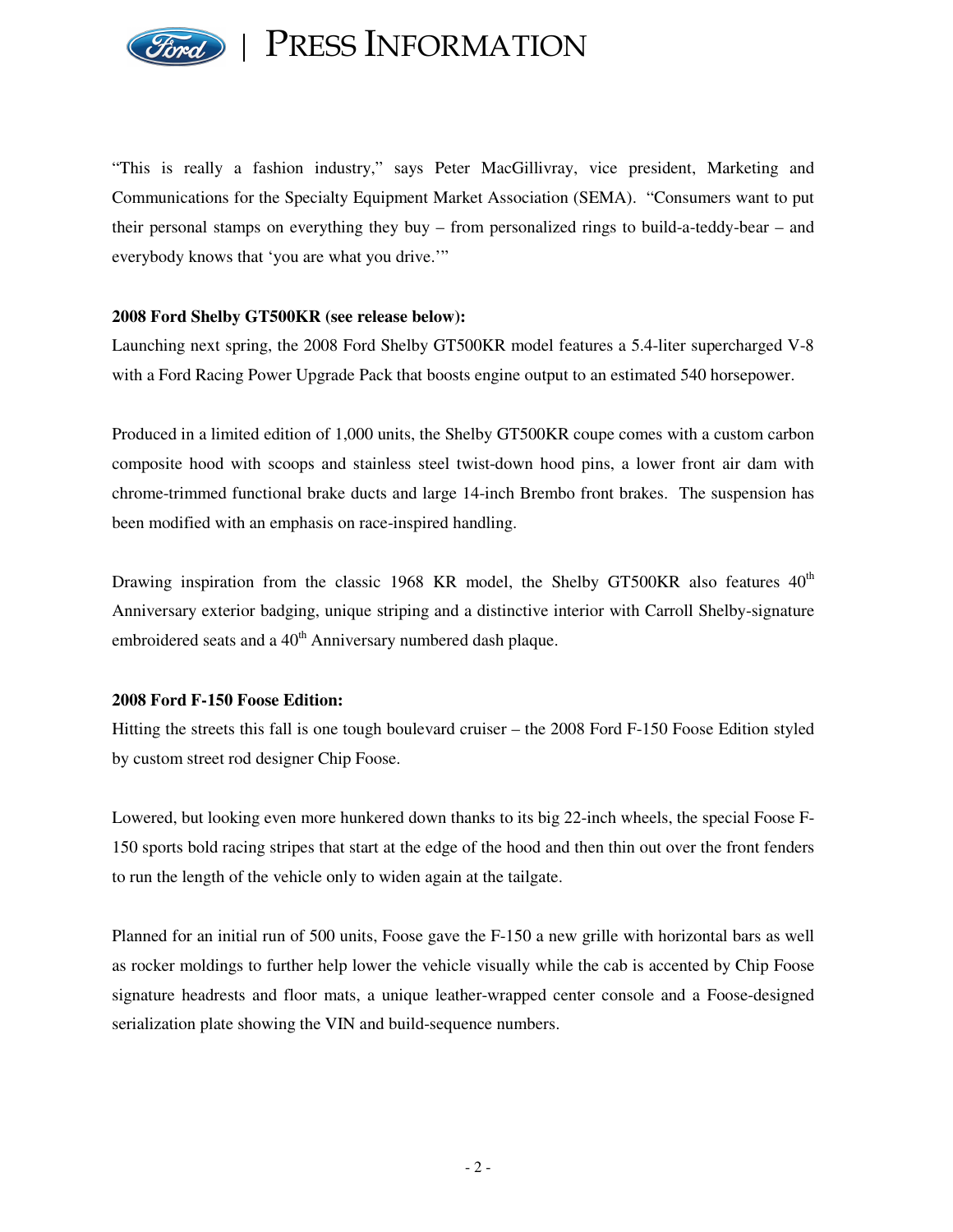

Powering the Foose Edition F-150 is a 450-horsepower supercharged Triton V8 that puts out 500 foot-pounds of torque at 4,000 rpm, making it the most powerful Ford F-150 since the 2004 Ford SVT Lightning. When it hits the streets, it will be the most powerful half-ton pickup on the market.

### **2008 Ford Expedition Funkmaster Flex Edition:**

Coming to dealer showrooms this fall, the 2008 Ford Expedition Funkmaster Flex Edition turns the hot Expedition concept vehicle created by hip hop DJ Funkmaster Flex into a limited-production, short wheelbase SUV.

The Expedition FMF will sport a two-tone Colorado Red-and-Black paint scheme with Orange pinstriping and special chrome badging, a custom front fascia with integrated fog lamps, side skirts, rear fascia and 20-inch chrome-clad aluminum wheels.

Inside, a matching Colorado Red instrument panel, console bezel, shifter and switch bezels blend with four leather captains chairs with red stitching, FMF red logo headrests, and a red-stitched steering wheel. Rounding out the package is an exclusive numbered dash plaque signed by Funkmaster Flex and SIRIUS satellite Radio.

The Expedition FMF Edition also sports a 340-watt Audiophile™ Sound System, MP3 player audio jack, Powerfold™ third-row seating, heated and cooled front seats and an optional navigation system, power liftgate and rear-seat DVD entertainment system.

###

#### **About Ford Motor Company**

Ford Motor Company, a global automotive industry leader based in Dearborn, Mich., manufactures or distributes automobiles in 200 markets across six continents. With more than 280,000 employees and more than 100 plants worldwide, the company's core and affiliated automotive brands include Ford, Jaguar, Land Rover, Lincoln, Mercury, Volvo, Aston Martin and Mazda. The company provides financial services through Ford Motor Credit Company. For more information regarding Ford's products, please visit www.fordvehicles.com.

###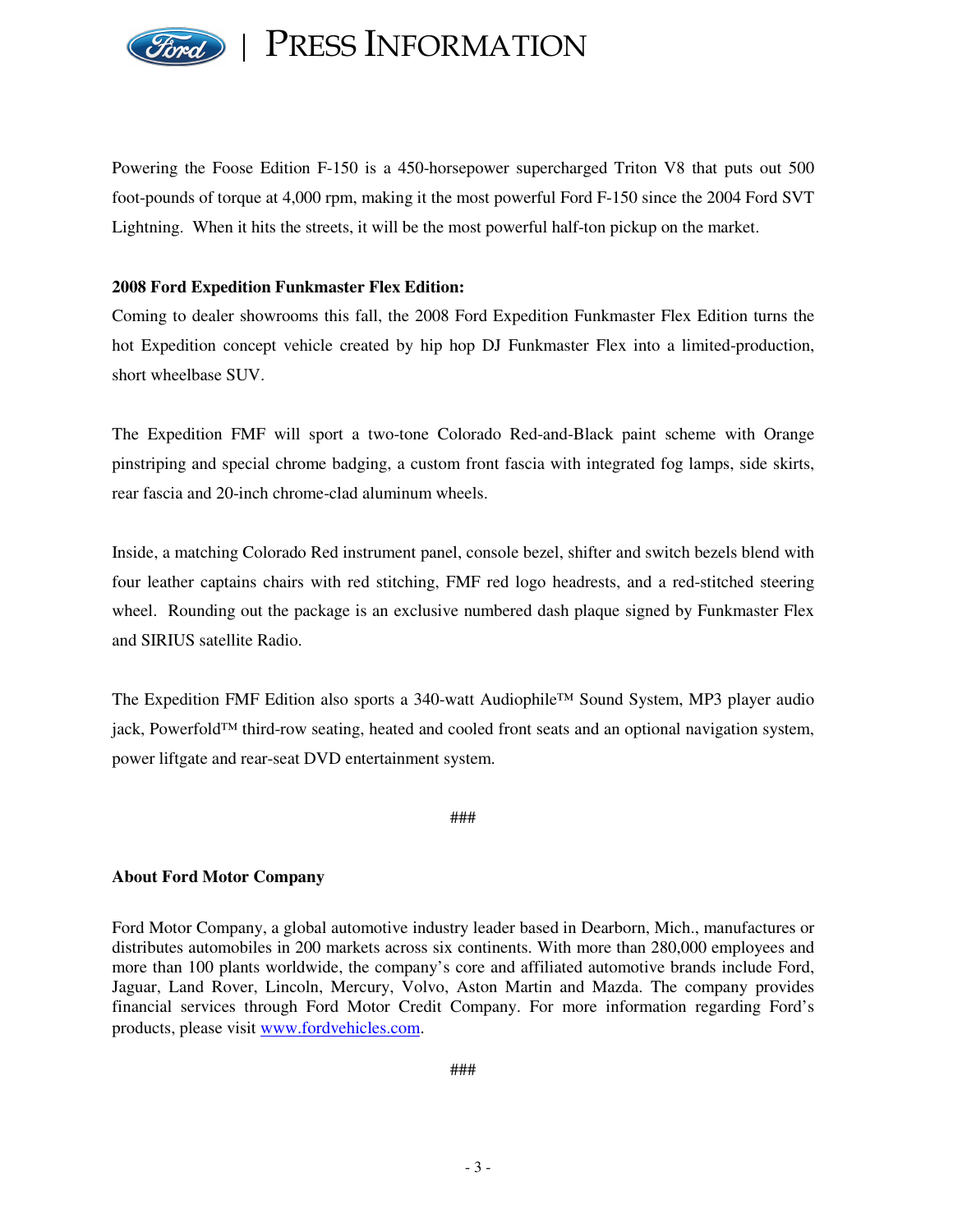

# **GSHELBY AUTOMOBILES, INC."**

# **MORE MUSTANG POWER: FORD SHELBY GT500KR 'KING OF THE ROAD' RETURNS IN 2008**

- Celebrating the fortieth anniversary of the original Shelby Cobra GT500KR, Ford and Shelby collaborate on a new "King of the Road" Mustang with the 2008 Shelby GT500KR.
- Shelby GT500KR features an estimated 540-hp 5.4-liter supercharged V-8 with a Ford Racing Power Upgrade Pack, 3.73:1 rear axle ratio, short-throw shifter, and unique suspension tuning.
- Exterior design draws inspiration from the classic Shelby KR Mustangs and features unique carbon composite hood, wheels, and special  $40<sup>th</sup>$ Anniversary badging and unique striping.
- Shelby GT500KR arrives in spring 2008 in an exclusive run of only 1000 units.

**DEARBORN, March 30, 2007** - "I'm proud to once again be a part of an historical moment, bringing back the 'King of the Road' Mustang, and collaborating with Ford SVT and Ford Racing" said Carroll Shelby. "I'm committed to continuously upping the ante when it comes to performance, and it's great to be doing it with Ford."

"The return of the Shelby GT500KR further establishes Mustang as the true king of the pony car segment," said Robert Parker, manager of Ford Car Brand. "With the unveiling of the new KR we are staying true to the promise we made our loyal Mustang fans to continue Mustang's prowess by bringing new, exciting and more powerful Mustangs to market."

Forty years ago, at the 1967 New York Auto Show, Ford introduced the most powerful Shelby Mustang ever. Like every Mustang that bore the name 'Shelby,' the GT500KR carries with it its own unique story.

The 1968 Shelby Cobra GT500KR was a mid-year introduction, based on the 1968 Shelby GT500. Ford added 'Cobra' to the Shelby's moniker to help usher in the beginning of a new performance era at the company. The Cobra name referred to the new 428 Cobra Jet V-8 that was planted under the KR's custom fiberglass hood. It was the engine that would once again vault the Mustang to the head of the pack.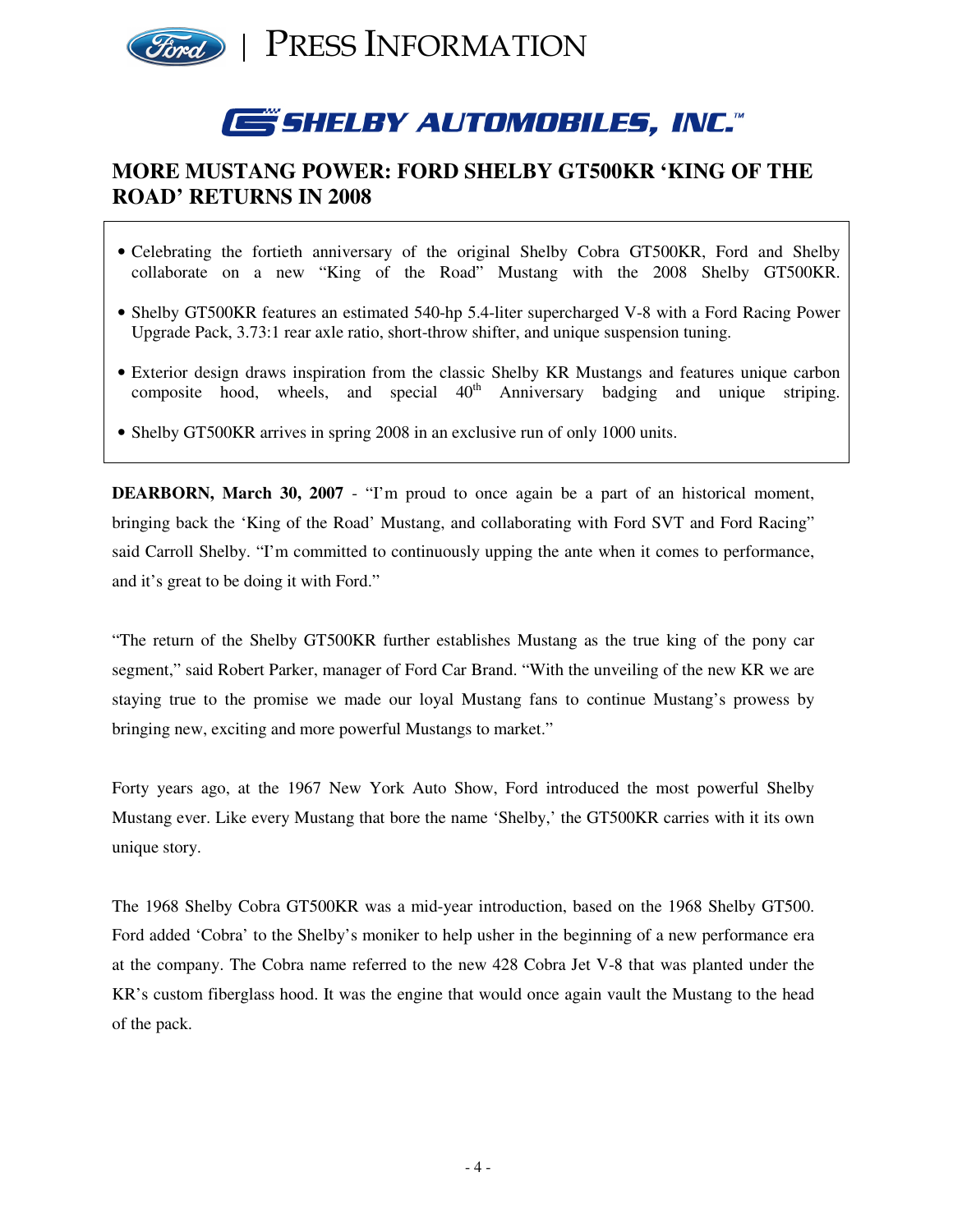

Ford conservatively rated the 428 CJ at 335-horsepower, but in reality it made more than 400 horsepower and 440 pounds-feet of torque. The KR model was also equipped with a modified suspension and was offered both in fastback and convertible models. Ford dealers sold 1,570 GT500KR models in 1968, 1053 fastbacks and 517 convertibles.

While the name "King of the Road" may have been the perfect fit for the world's most powerful Mustang, it also provided Shelby the chance to steal the thunder from cross-town rival General Motors. As the legend goes, Shelby learned that GM was planning to introduce a high-performance model and call it "King of the Road."

Since he had always wanted to use the name, and as one to never miss an opportunity, Shelby set his organization in gear, registering the name and designing new badging for the Cobra Jet-powered Mustang, christening it the GT500KR, and bringing Ford's "King of the Road" to market before GM ever got a chance to apply the name to their product.

#### **Thoroughbred Pedigree**

Just like its 1968 namesake, the 2008 Ford Shelby GT500KR builds on the strong foundation of the current Shelby GT500, packing 40 more horses under its custom-designed carbon composite hood and crowning it the most powerful production Ford Mustang ever produced.

The modern Shelby Mustang line-up started with the 2007 Shelby GT500 coupe and convertible. With the recent launch of the 2007 Shelby GT, the 2008 Shelby GT500KR becomes the third production high-performance Mustang brought to market through the relationship of Shelby Automobiles and Ford. Ford and Shelby Automobiles also partnered up with Hertz to produce a special limited run of 500 Shelby GT-H "rent-a-racer" Mustangs available only for rent.

The 2007 Shelby GT500 has been one of the most successful vehicle programs in the 14-year history of Ford Special Vehicle Team (SVT) and that success has opened the door for more performance collaborations with Shelby Automobiles and Ford Racing. Working together, these three performance powerhouses are driving Mustang momentum on the street and on the racetrack. Dealers cannot keep the cars on their lots, customers are clamoring for more, and racers are bringing home championships.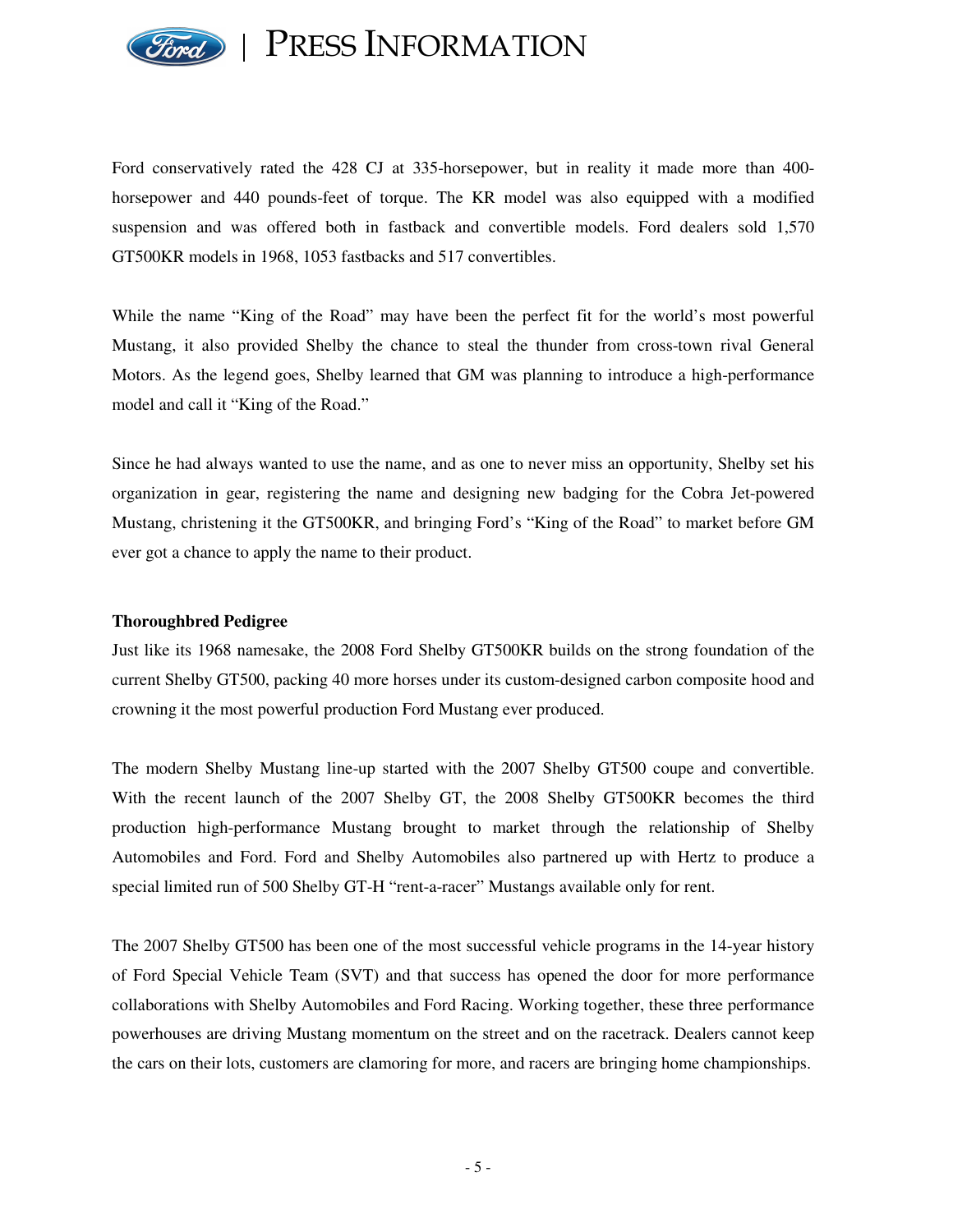

Shelby Mustangs have already achieved some impressive highlights showcasing an enthusiast demand that is unmatched in the business:

- The first 2007 Shelby GT500 available to the public sold for \$600,000 dollars at the 2006 Barrett-Jackson Collector Car Auction in Scottsdale, AZ benefiting the Carroll Shelby Children's Foundation.
- 2007 Shelby GT VIN#1 also went for \$600,000 at charity auction, this time at the 2007 Barrett-Jackson Collector Car Auction (and the winning bidder also took the opportunity to purchase VIN#2 at MSRP).
- Shelby GT-H coupes auctioned off to Ford dealers after completion of Hertz rental duty consistently average \$50,000, with high auction bids of \$90,000.

The Shelby GT500KR will be produced in an exclusive run of 1000 units and will begin arriving in Ford dealers in the spring of 2008.

# **Crowning the New "King of the Road"**

Doug Gaffka, Ford SVT chief designer, and his team worked closely with Carroll Shelby and the Shelby team to make certain the new KR was crafted in the spirit of the original Shelby muscle car.

"This was a great effort between Ford and Shelby Automobiles," said Gaffka, "The Shelby team and I were in constant contact melding Carroll's classic design cues with some modern concepts and ideas and finessing them into the design of the new KR."

Gary Davis, vice president of production and product development for Shelby Automobiles, played a key role in defining the look of the custom designed carbon composite hood for the GT500KR. His knowledge of the original GT500KR helped sculpt a modern interpretation of the original's bulging hood scoop, a visual indication of the extra horsepower packed beneath it. The hood is secured by a pair of stainless steel, twist-down hood pins. The composite front valance houses a pair of chrometrimmed, functional brake ducts to cool the large 14-inch, vented Brembo front brakes.

Side stripes are true to the original KR right down to the font used for the 'GT500KR' lettering, while the classic LeMans-style striping that races down the center of the car have been deleted between the leading forward edge of the hood scoops and the front of the hood, accenting the scoops and giving the KR its distinctive face.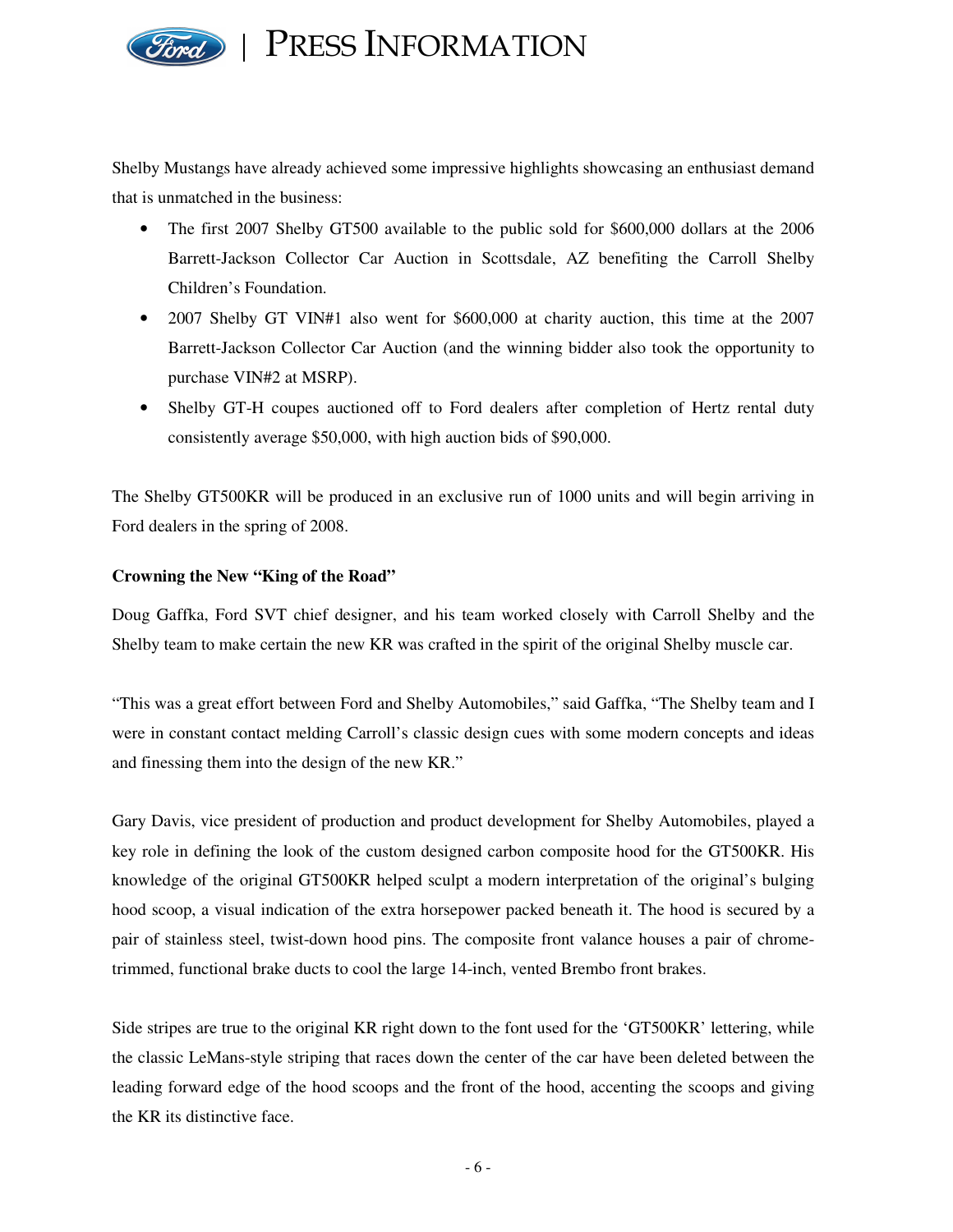

"That was Shelby's idea," said Gaffka. "It's a special touch that adds some down-the-road differentiation. There will be no doubt that it's a 'King of the Road' Mustang that's filling up your rearview mirrors."

The show car wears exclusive, Shelby-designed 20-inch, forged, polished aluminum wheels with special custom center caps, mounted on Pirelli rubber. Production models will receive with an 18-inch version of the design.

Each KR model is identified by special  $40<sup>th</sup>$  Anniversary KR badges on the fenders and grille, distinctive body colored mirror caps and Shelby lettering stretching across the front of the hood and along the rear portion of the deck lid. A special Shelby VIN tag is affixed to each vehicle, mounted in the engine compartment.

The all-leather interior features Carroll Shelby signature embroidered headrests and an official Shelby CSM 40<sup>th</sup> Anniversary GT500KR dash plate mounted at the top of the center stack.

#### **The KR's 5.4-liter V-8 Gets the Royal Treatment**

Just like its namesake, the 2008 'King of the Road' packs a walloping dose of Ford performance power under its massive composite hood scoop. The Ford SVT-engineered 5.4-liter supercharged V-8 is treated to a Ford Racing Power Upgrade Pack that boosts horsepower to an estimated 540 and torque to 510 ft.-lbs., thanks to revised ignition and throttle calibration and a cold air intake system that replaces the stock unit.

Calibration modifications include advancing the ignition timing as well as re-mapping of the electronic throttle settings to provide quicker throttle response for better off-line and mid-range acceleration. Increased throttle response will be met with a sharper roar from the Ford Racing-inspired exhaust system.

Power is delivered to the rear wheels through a Tremec TR6060 six-speed manual transmission and 3.73:1 rear axle ratio, upgraded from the standard GT500's 3.31:1. Gear selection is courtesy of an all-new Ford Racing short-throw shifter making its debut on the KR. Topped with a white ball, the new shifter is 25 percent shorter than the unit on the GT500 providing for crisper, sharper shifts.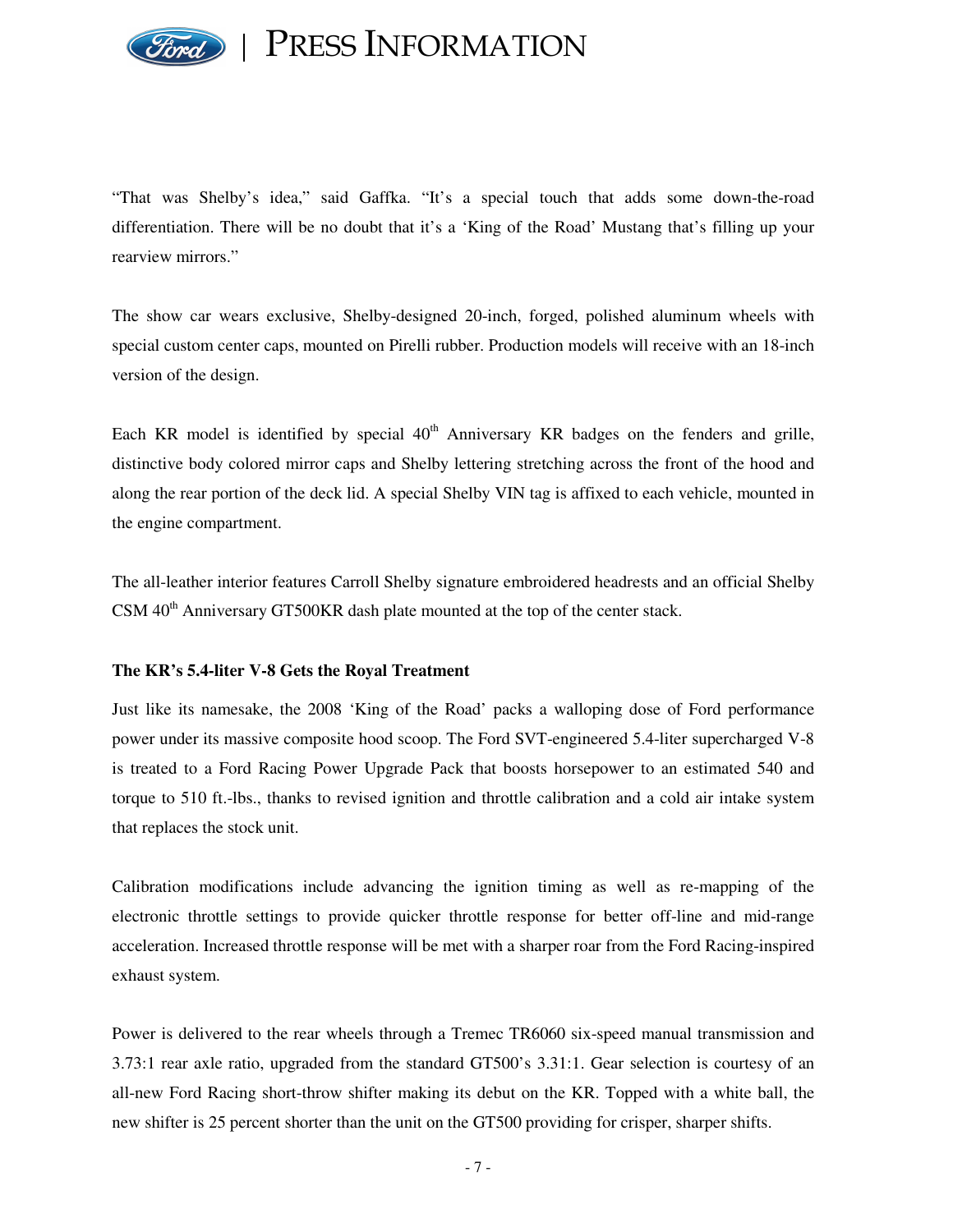

Ford SVT, Ford Racing and Team Shelby worked together to develop the KR's suspension tuning. Based on initial work by Ford Racing and the team at Shelby, often at Shelby's own facility on the grounds of Las Vegas Motor Speedway, Ford SVT chassis engineers will apply fine tuning techniques to prepare it for the streets.

"The production Shelby GT500 was maximized to deliver the perfect balance between ride and handling," said Jamal Hameedi, chief nameplate engineer, Ford SVT. "In that same ride versus handling continuum, the KR will lean heavier towards all-out handling while still making it drivable on the street."

Chassis engineers worked closely with the engine department in a holistic approach to the development of the KR, tuning the suspension to best optimize the engine enhancements.

"We aren't fixing our attention on one or two attributes, but working on the vehicle as a whole," concluded Gary Davis of Shelby Automobiles. "The throttle response, power delivery, exhaust note, and handling should all gel together to deliver a total driving experience."

The KR will feature unique spring rates, dampers, stabilizer bars, and strut tower brace, all designed specifically for the KR, to deliver the precision handling package.

# **Mustang Momentum Cannot be Stopped**

Unwilling to wait for the impending pony car war to heat up, Ford is extending Mustang's leadership position by feeding the enthusiast demand for more models, features, performance parts, and special editions. Ford has committed to at least one new Mustang 'feature' vehicle per year. For 2007, it is the Shelby GT, and for 2008, there will be at least two including the Shelby GT500KR and the previously announced Mustang Bullitt.

Ford's 'Steed for Every Need' strategy currently offers four horsepower options for Mustang, with pricing from \$19,995 for a 240-hp V-6 Mustang coupe to \$46,500 for a 500-hp Shelby GT500 convertible.

Ford has also introduced several special packages on Mustang further increasing its unique offerings, including the Pony Package and the California Special.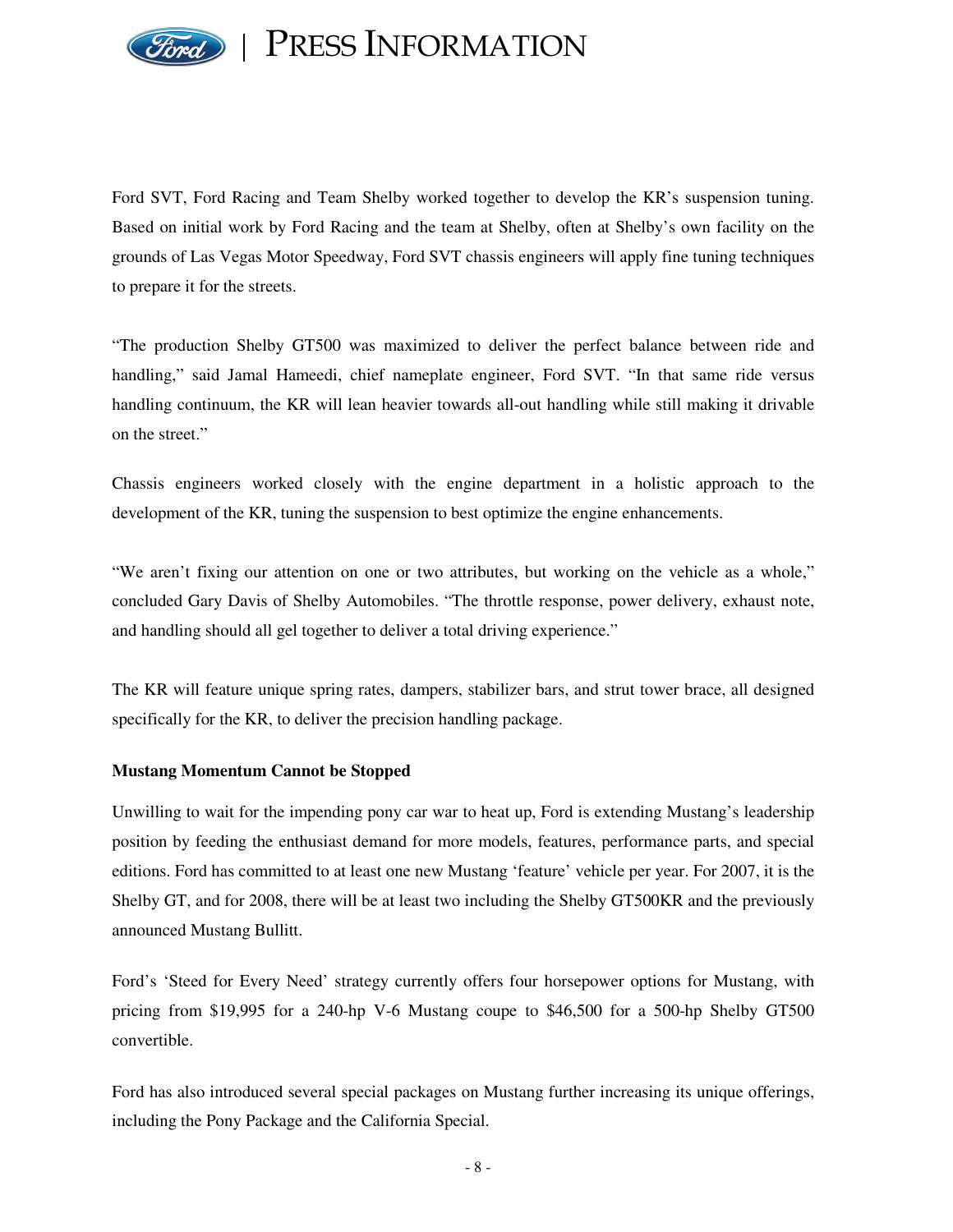

In addition, Ford Racing offers a complete catalog of performance parts for Mustang fans, from custom wheels and exhausts to the complete, turn-key Ford Racing Mustang FR500C race car.

As a result, Ford offers Mustang enthusiasts the ability to buy, modify and drive the steed that perfectly fits their need.

###

# **2008 Ford Shelby GT500KR – Specifications and Design Highlights**

- 5.4-liter supercharged V-8 producing 540-horsepower and 510 ft.-lbs. of torque
- Ford Racing Power Upgrade Pack featuring revised calibration and cold air intake system
- 6-speed manual transmission with 3.73:1 rear axle ratio
- Ford Racing performance exhaust system
- Unique performance suspension tuning: springs, dampers, and stabilizer bars
- Shelby-designed 'GT500KR' 20-inch wheels (18-inch version for production)
- Ford Racing short-throw shifter and front strut tower brace
- Unique carbon composite hood featuring classic Shelby 'KR' design
- Front brake cooling ducts
- 'Shelby' lettering across the front edge of hood and rear decklid
- $\bullet$  40<sup>th</sup> Anniversary badges on the front quarter panels
- Carroll Shelby signature embroidered headrests and floor mats
- Official Shelby CSM 40<sup>th</sup> Anniversary GT500KR dash plate

**###**

#### **About Shelby Automobiles, Inc.**

Founded by legend Carroll Shelby, Shelby Automobiles, Inc., manufactures and markets performance vehicles and related products. The company manufactures authentic continuation Cobras, including the 427 S/C, 289 FIA and 289 street car component vehicles. In 2007, the company partnered with Ford Motor Company to launch the new Shelby GT, which is based on the Mustang. For more information about Shelby Automobiles and to see the build of a 2008 Shelby GT500KR, visit www.shelbyautos.com.

# # #